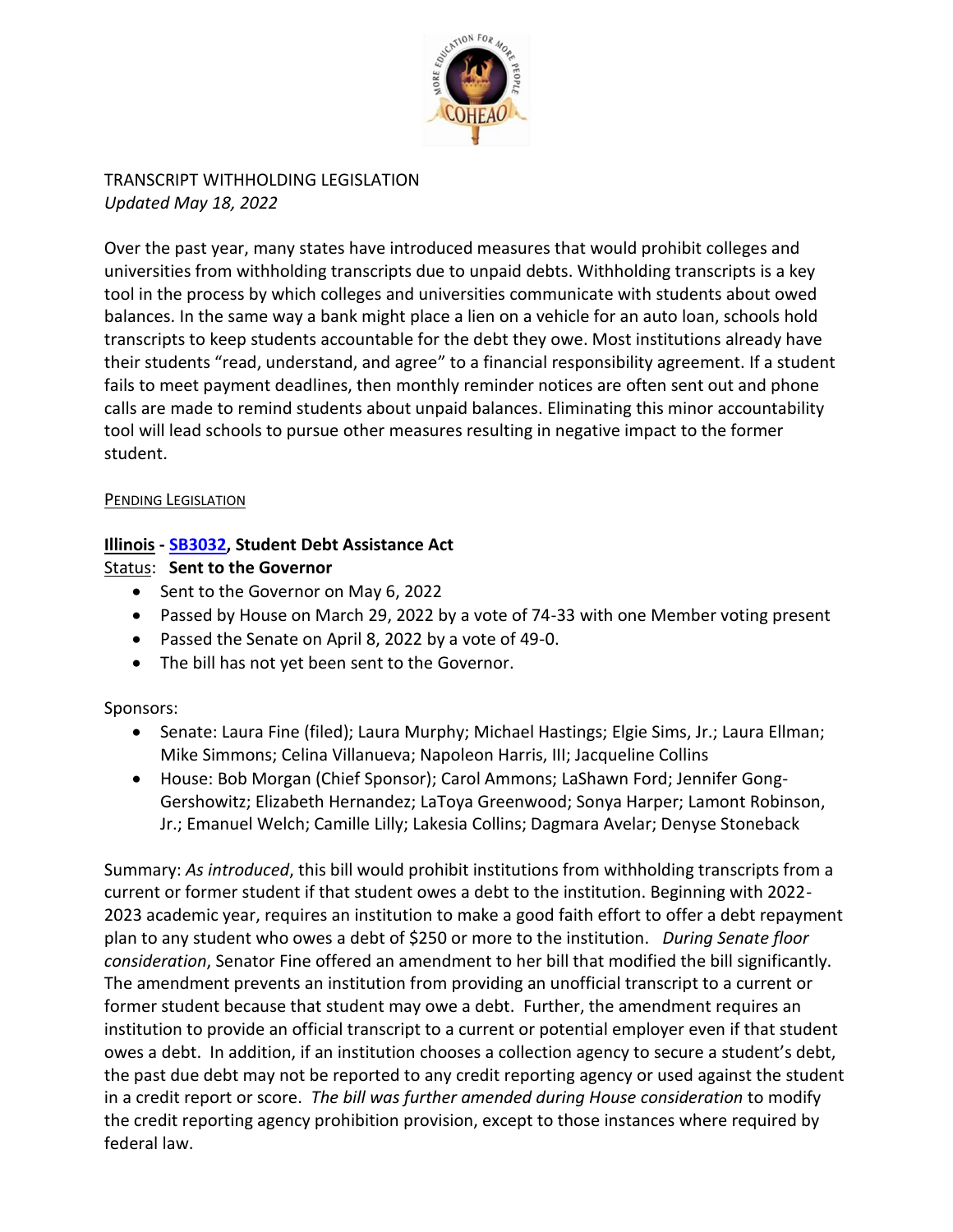The bill that passed both Chambers allows institutions to withhold the issuance of an official transcript, except when the student is requesting that transcript for employment purposes. However, the institution must issue an unofficial transcript for any purpose. If the institution uses a collection agency to recover a debt from a student, then that student's debt may not be reported to a credit reporting agency, unless required to do so by federal law.

Proposed Effective Date: Effective when signed into law. Academic Year 2022-2023 (Presumably July 1, 2022)

# **Connecticut – [SB17](https://www.cga.ct.gov/asp/cgabillstatus/cgabillstatus.asp?selBillType=Bill&bill_num=SB00017&which_year=2022)**

### Status: **Passed by the Senate, Pending in the House**

- Passed by the Senate on April 20, 2022 (as modified) by a vote of 23-10
- Received and placed on calendar in the House on April 22, 2022

Sponsors:

- Senate: Kevin Witkos; Saud Anwar
- House: Michael Winkler; Trenee McGee; Brian Smith; Hubert Delany; Corey Paris; Anthony Nolan; Maryam Khan

Summary: *As introduced*, this bill would prohibit an institution from withholding transcripts for any enrolled or formerly enrolled student. It would further restrict that an institution condition the release on the payment of the debt, charging a higher fee to a student holding an institutional debt, or issuing the transcript as a method of collecting on a debt. *During Committee consideration*, an amendment was offered that streamlines the originally drafted language and modifies the restriction of withholding a transcript only when a student requests it for employment purposes.

Proposed Effective Date: Unknown at this time.

# **Colorado – [HB1049,](https://leg.colorado.gov/bills/hb22-1049) Prohibiting Transcript and Diploma Withholding** Status: **Became law on April 21, 2022**

- Signed by Governor on April 21, 2022
- Passed by House (Senate amended version) on March 31, 2022 by a vote of 41-24
- Passed by the Senate (amended) on March 29, 2022 by a vote of 20-13
- Passed by the House (amended) on February 28, 2022 by a vote of 40-24

### Sponsors:

- House: Jennifer Bacon; Naquetta Ricks
- Senate: Brittany Pettersen; Jeff Bridges

Summary: *As introduced*, this would prohibit an institution from withholding a transcript or a diploma from a current or former student for any reason. The institution also may not charge a higher fee due to the student owing the institution a debt or issuing a transcript or diploma as a means for debt collection. In addition, this bill provides a civil right of action to a current or former student whose transcript or diploma is withheld and entitles the student to injunctive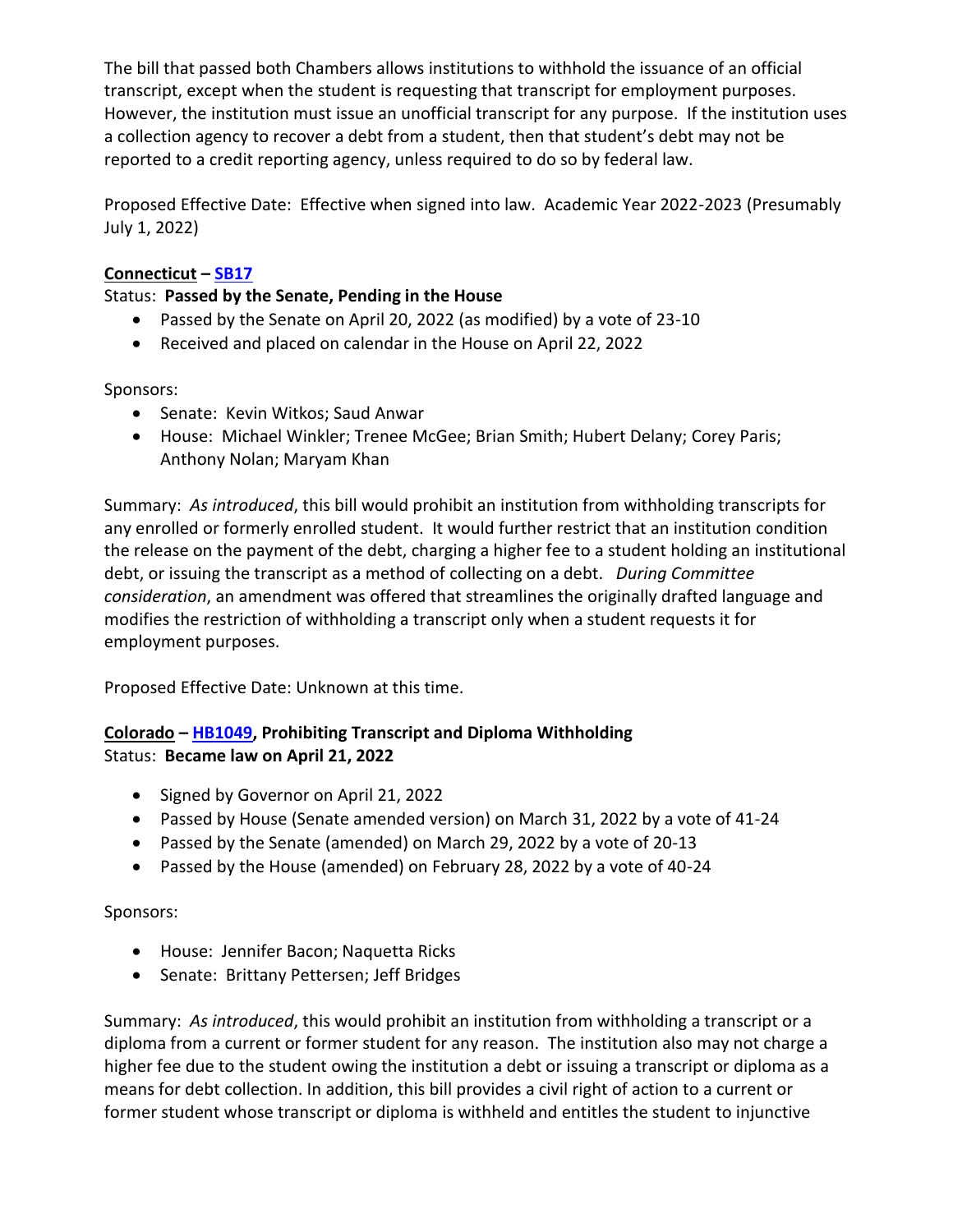relief. Other penalties could include a civil penalty of up to \$500 for each violation and reasonable attorney fees and costs.

The *House Education Committee* adopted an amendment on a 6-3 vote that amended the original bill which removed the civil right of action and allowed an institution of higher education to withhold a transcript or diploma except when a student requested the document for the following:

- A job application;
- Transferring to another postsecondary institution;
- Applying for state, federal or institutional financial aid;
- Pursuing an opportunity in the military or national guard; or
- Pursuit of other postsecondary opportunities.

In addition, the amendment requires each postsecondary institution to adopt and post a policy that outlines the process by which a student may obtain a transcript or diploma may be withheld from a current or former student. Of note, such policy may include an opportunity to allow the student to pay their debt through a payment plan. Beginning on July 1, 2024, each institution must annually report certain information to the Colorado Department of Higher Education concerning transcript, diploma, and registration holds.

*During Senate consideration*, the language of the bill was amended a bit for structure, but the effect of the language remained essentially the same.

Proposed Effective Date**: Law unclear**, state implementation likely to determine. Reporting requirements begin July 1, 2024.

### **Minnesota – [HF1181](https://www.house.leg.state.mn.us/bills/Info/hf1181)**

Status: Introduced in the House on February 18, 2021.

- The bill was amended by the Higher Education Finance and Policy Committee and referred to the Labor, Industry, Veterans and Military Affairs Finance and Policy Committee and the Ways and Means Committee.
- There is no Senate companion version.

### Sponsors:

House: Connie Bernardy

Summary: As introduced, the bill would expand current law (see below) to restrict institutions in the state (public and private) from withholding a student's transcript if any of the following apply to a current or former student:

- $\triangleright$  The debt owed is less than \$1,000;
- $\triangleright$  The student has entered into a payment plan with the school;
- $\triangleright$  The transcript is being requested by a prospective employer;
- $\triangleright$  The student graduated and the debt is a result of the program in which the student was enrolled; **or**
- $\triangleright$  The school has sent the debt to collections for repayment.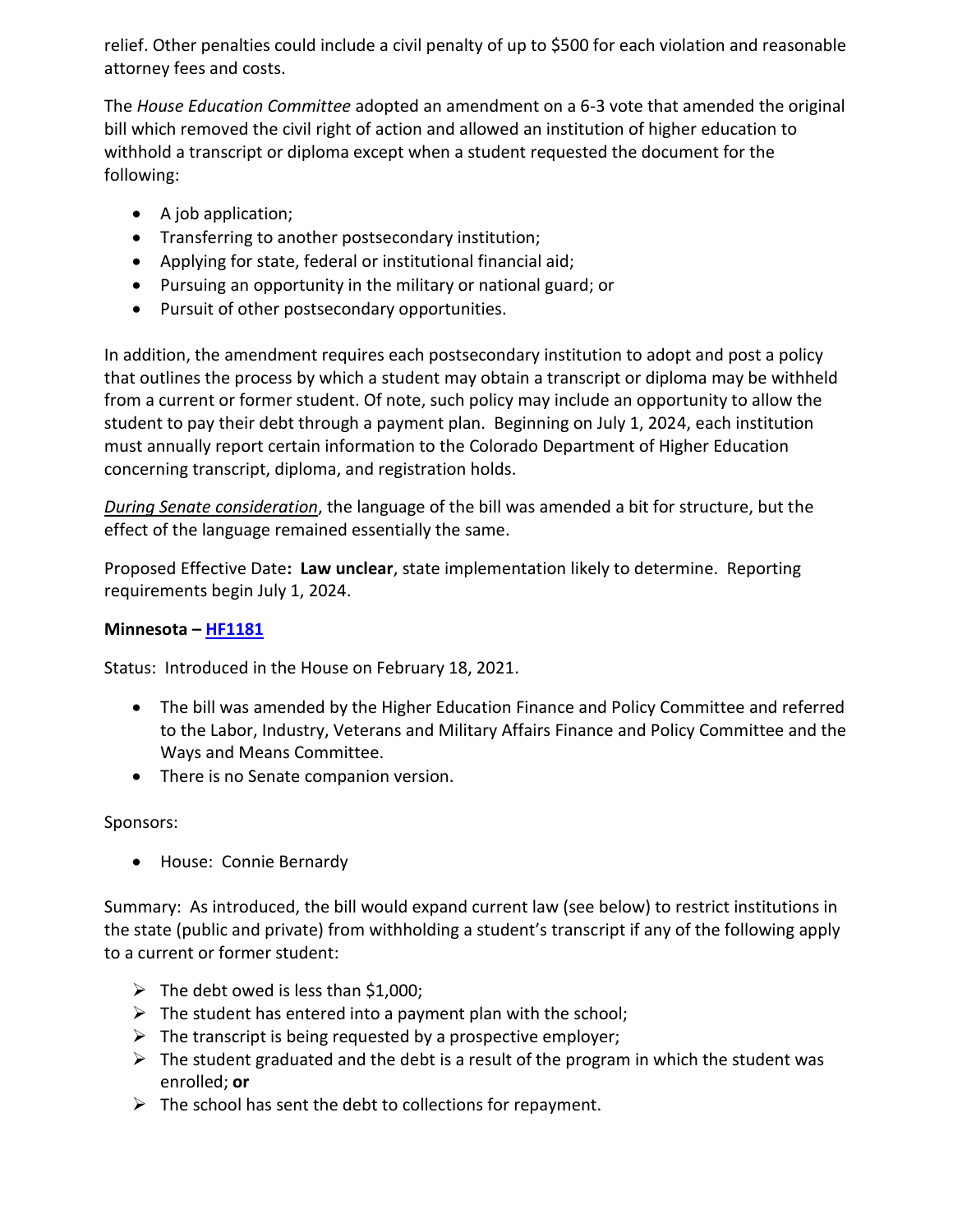In addition, the school may not condition the release of the transcript on the payment of the debt, charge a higher fee for the transcript due to a debt, or use the issuance of the transcript as a tool for debt collection before all other options have been attempted and exhausted. During Committee debate the bill was amended to reduce the amount owed from \$1,000 to \$500. In addition, the language associated with a graduate incurring the debt related to the program of study was removed. Further, the condition of a student having entered a payment plan was refined to include language that the student must be complying with the payment plan, as determined by the institution. Further, the debt being sent to collections was clarified to say "the school has sent the debt for repayment to the Department of Revenue or to a collections agency, as defined by section 332.31, subdivision 3, external to the institution." The language was further modified to allow institutions to use transcript issuance as a tool to collect a debt must publish their policy detailing how the collections process works. Finally, institutions are supposed to pursue using transcript issuance as a tool for debt collection as minimally as possible.

#### **New Jersey – [S1115,](https://www.njleg.state.nj.us/bill-search/2022/S1115) [A1198](https://www.njleg.state.nj.us/bill-search/2022/A1198)**

### Status: **Introduced in Senate and House. No action has occurred**.

Sponsors:

- Senate: Sandra Cunningham, Andrew Zwicker
- House: Mila Jasey; Verlina Reynolds-Jackson

Summary: Prohibits institutions of higher education and certain proprietary institutions from withholding transcripts due to an outstanding balance on the student's account. The bill has similar provisions to other state legislation where the institution may not charge a higher fee for a student who owes a balance or use the issuance of a transcript as a tool for debt collection.

Effective date: Would be immediate upon becoming law.

#### **Louisiana – [HB183](https://legis.la.gov/legis/BillInfo.aspx?i=241752)**

### Status: **Passed the House; Pending in the Senate**

- Referred to the Senate Committee on Education on May 18, 2022
- Passed the House on May 17, 2022 by a vote of 73 to 23.
- House Higher education Committee reported bill favorably by a vote of 10 to 0.
- There is no companion measure in the Senate.

#### Sponsors:

• House: Jason Hughes (Sponsor)

Summary: Under current Louisiana law, public postsecondary education management boards **may** adopt policies to prohibit the institutions under their supervision form withholding student transcripts and other records due to outstanding debt or defaulting on a loan. The bill would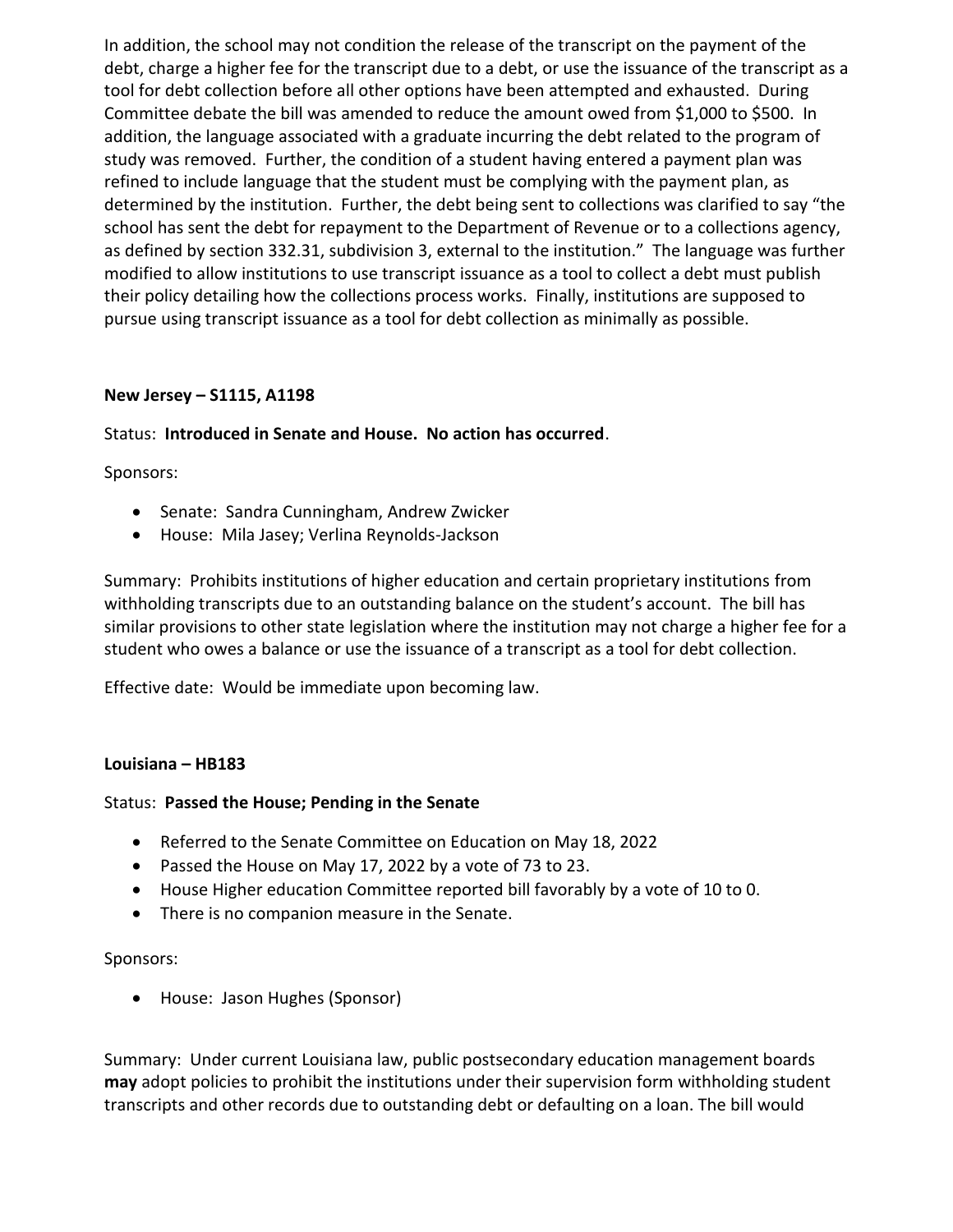**require** postsecondary education management boards to adopt a policy. (See Louisiana bill below in state passed section.)

#### **Rhode Island – [H7061](https://webserver.rilegislature.gov/BillText22/HouseText22/H7061.pdf)**

#### Status: **Under consideration in the House Education Committee**

- Committee held a hearing on January 26, 2022
- There is no Senate companion measure.

#### Sponsors:

 House: Joseph McNamara; Brandon Potter; Julie Casimiro; Jacquelyn Baginski; Joshua Giraldo; Steven Lima; Thomas Noret

Summary: The bill would not allow Institutions of higher education to withhold a student's academic transcripts solely due to that student's failure to pay any loan payments, fines, fees, tuition, or other expenses owed to the institution, except that a student's academic credits and grades may be withheld for any course for which that student's tuition and mandatory course fees are not paid in full. For students paying on a per semester basis, such an institution may withhold a student's academic credits or grades for any course taken in a semester for which that student's tuition and mandatory course fees have not been paid. The bill does allow an institution to withhold a diploma or degree for a student's failure to pay a debt.

#### STATES THAT HAVE PASSED LEGISLATION

### **California – [AB1313](https://leginfo.legislature.ca.gov/faces/billTextClient.xhtml?bill_id=201920200AB1313)**

Status: Singed by the governor on October 4, 2019, effective January 1, 2020

- Passed assembly on September 9, 2019 by a vote of 79-0
- Passed the Senate on September 5, 2019 by a vote of 40-0

#### Sponsors:

Assembly: Luz Rivas (Filed)

Summary: This bill says that a school shall not do any of the following:

 This bill states that an institution cannot refuse to provide a transcript for a current or former student on the grounds that the student owes a debt, condition the provision of a transcript on the payment of a debt, other than a fee charged to provide the transcript, charge a higher fee for obtaining a transcript, or provide less favorable treatment of a transcript request, because a student owes a debt, or use transcript issuance as a tool for debt collection.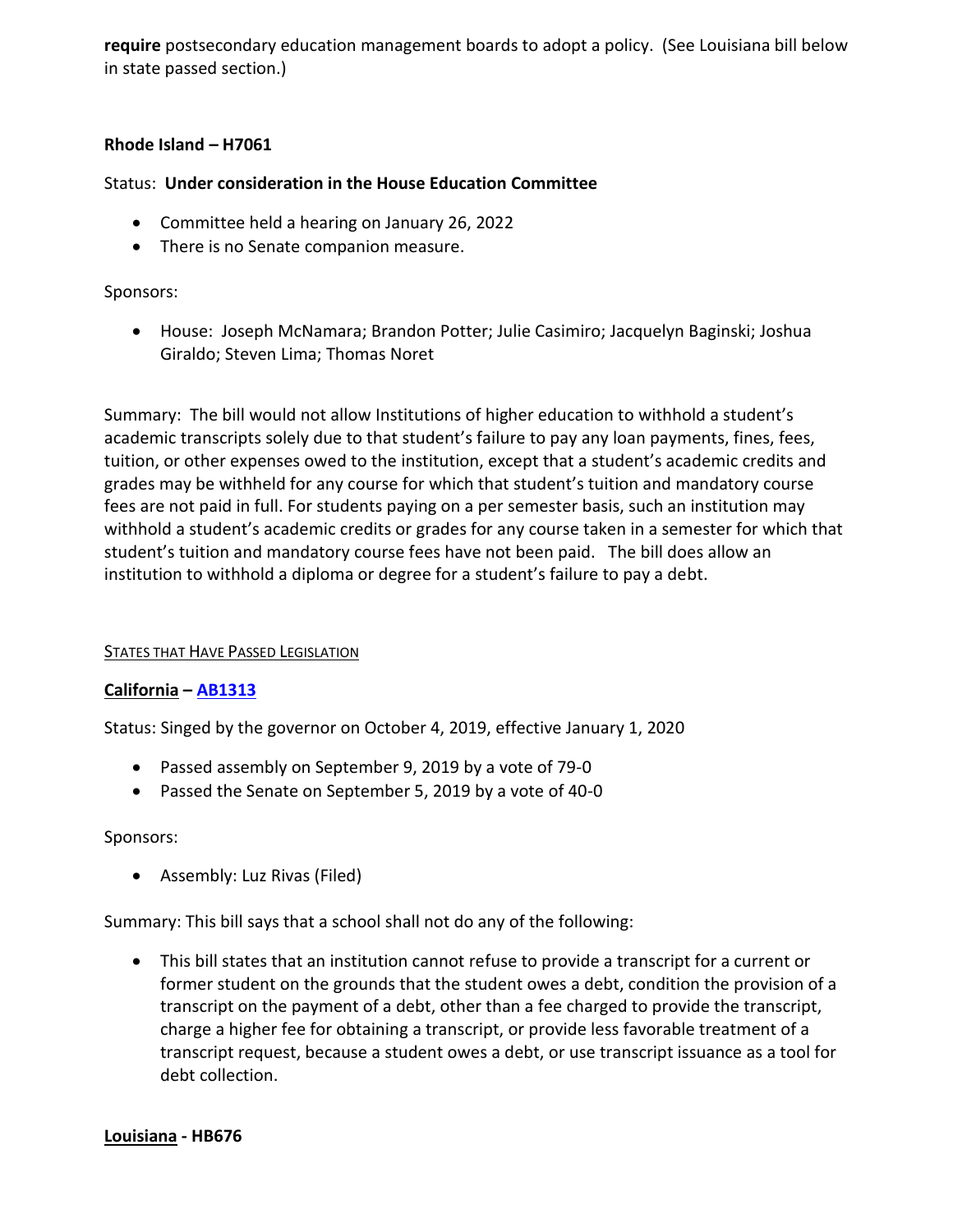Status: Signed by the governor on June 13, 2020. Effective August 1, 2020

- Passed by the House on May 31, 2020 by a vote of 88 to 6
- Passed by the Senate on May 29, 2020 by a vote of 32 to 0

Sponsors:

- House: Julie Emerson (Filed), John Stefanski, Dustin Miller, Bryan Fontenot, Randal Gaines, Wilford Carter, Chuck Owen, Marcus Bryant, Aimee Freeman, Ed Larvadain, Larry Selders, Gary Carter, Barbara Freiberg, Royce Duplessis, Travis Johnson, Rodney Lyons, Dewith Carrier, Barry Ivey
- Senate: Katrina Jackson, Cleo Fields

Summary: This bill allowed public postsecondary education management boards to adopt policies for institutions under their authority that prohibits the withholding of transcripts because a student owes a debt.

## **Minnesota – [SF3638,](https://www.revisor.mn.gov/bills/bill.php?b=House&f=SF3683&ssn=0&y=2020) [HF3392](https://www.revisor.mn.gov/bills/bill.php?f=HF3392&y=2020&ssn=0&b=house)**

Status: Became law on May, 27, 2020

- Signed by the Governor on May 27, 2020
- Passed the House on May 17, 2020 by a vote of 126-5
- Passed the Senate on May 14, 2020 by a vote of 67-0

### Sponsors:

- Senate: Paul Anderson; Gregory Clausen
- House: Connie Bernardy

Summary**:** The measure made it a condition of approval for operating in the state that an institution may not withhold a student's official transcript if the student is delinquent or in default on any institution loan issued by the school to the student such that it qualifies as an institutional loan under USC, Title 11, section 523(a)(8)(b). This provision would only apply to private institutions seeking approval to operate in Minnesota either through an initial application or a renewal application. In addition, the measure only applies to loan debt owed to the institution.

Effective Date: August 1, 2020

### **New York – [S5294C,](https://www.nysenate.gov/legislation/bills/2021/S5924) [A6938](https://www.nysenate.gov/legislation/bills/2021/a6938)**

### Status: **Became law on May 4, 2022**

- Signed by the Governor on May 4, 2022
- Passed the Senate (House amendment) on March 31, 2022 by a vote of 44-19.
- Passed the House (Amended) on March 28, 2022
- Passed the Senate on March 7, 2022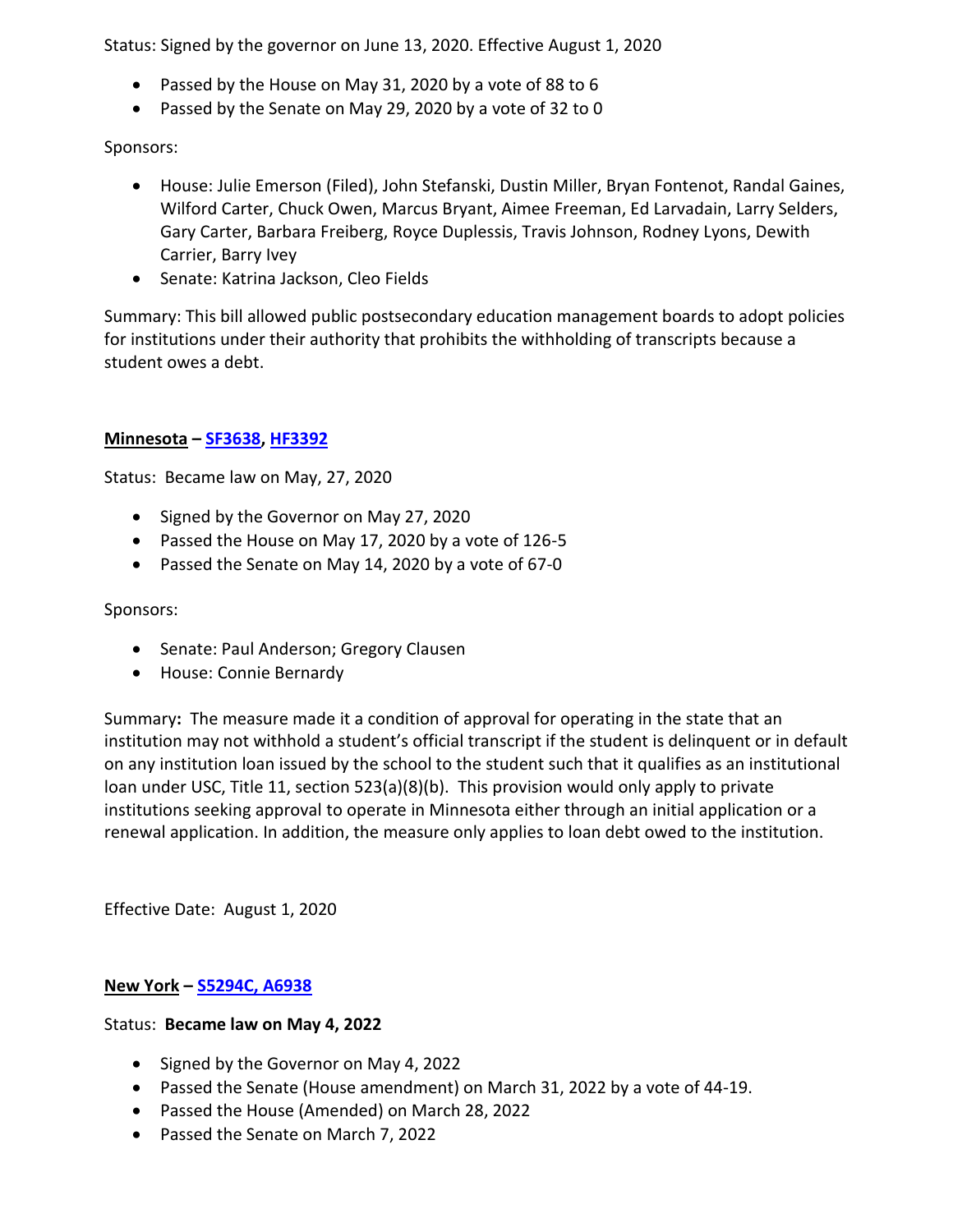Sponsors:

- Senate: Kevin Thomas (Sponsor); Joseph Addabbo, Jr; Alessandra Biaggi; Samra Brouk; Cordell Cleare; Andrew Gounardes; Michelle Hinchey; Robert Jackson; John Mannion; Rachel May; Jessica Ramos
- House: Harvey Epstein (Sponsor): Rebecca Seawright; Phil Steck; Chris Burdick; Jeffrey Dinowitz; Sarah Clark; William Magnarelli: Jessica Gonzalez-Rojas; Richard Gottfried; Anna Kelles; Jo Anne Simon; Stefani Zinerman; William Colton; Philip Ramos; Nathalia Fernandez; Jonathan Jacobson; Eddie Gibbs; Manny DeLos Santos: Phara Souffrant Forrest

Summary: *As introduced*, the bill would make transcript withholding a prohibited debt collection practice and a deceptive business practice. The bill contains similar language as other state legislation. However, the bill indicates that an institution may not withhold a "transcript" because of unpaid "tuition", condition the issuance of the transcript on a condition of payment of a "debt", charge a higher fee, or use the issuance as a tool for debt collection. It goes further to say that an "official transcript" may not be withheld for the same five provisions in the Colorado law. In addition, the bill creates a \$500 state penalty for each violation and creates a private right of action for the student.

*During Senate consideration*, an amendment was offered that simplified the language by removing the "official transcript" language. *During debate in the House*, the language was modified twice. The first amendment removed the language designating transcript withholding as a prohibited debt collection practice and a deceptive practice. It also further greatly simplified the transcript withholding prohibition to an institution may not withhold because of a debt nor can it charge a higher fee, with no other stipulation. The second amendment added back in language that an institution cannot condition the issuance of a transcript on a student's debt payment.

The law signed by the Governor prevents and institution of higher education from withholding a student's transcript due to a debt owed by that student, may not charge a higher fee to a student that has debt or condition the issuance of the transcript on a debt payment. In addition, the law creates a \$500 state penalty for each infraction and provides a private right of action to collect attorney's fees.

Effective Date: May 30, 2022

### **Ohio – [HB110](https://www.legislature.ohio.gov/legislation/legislation-summary?id=GA134-HB-110)**

Status: Signed by the governor on June 30, 2021, effective July 1, 2021

- Conference report agreed to on June 28, 2021
- Passed the Senate June 28, 2021 by a vote of 32 to 1
- Passed the House on April 28, 2021 by a vote of 89 to 13

### Sponsors: